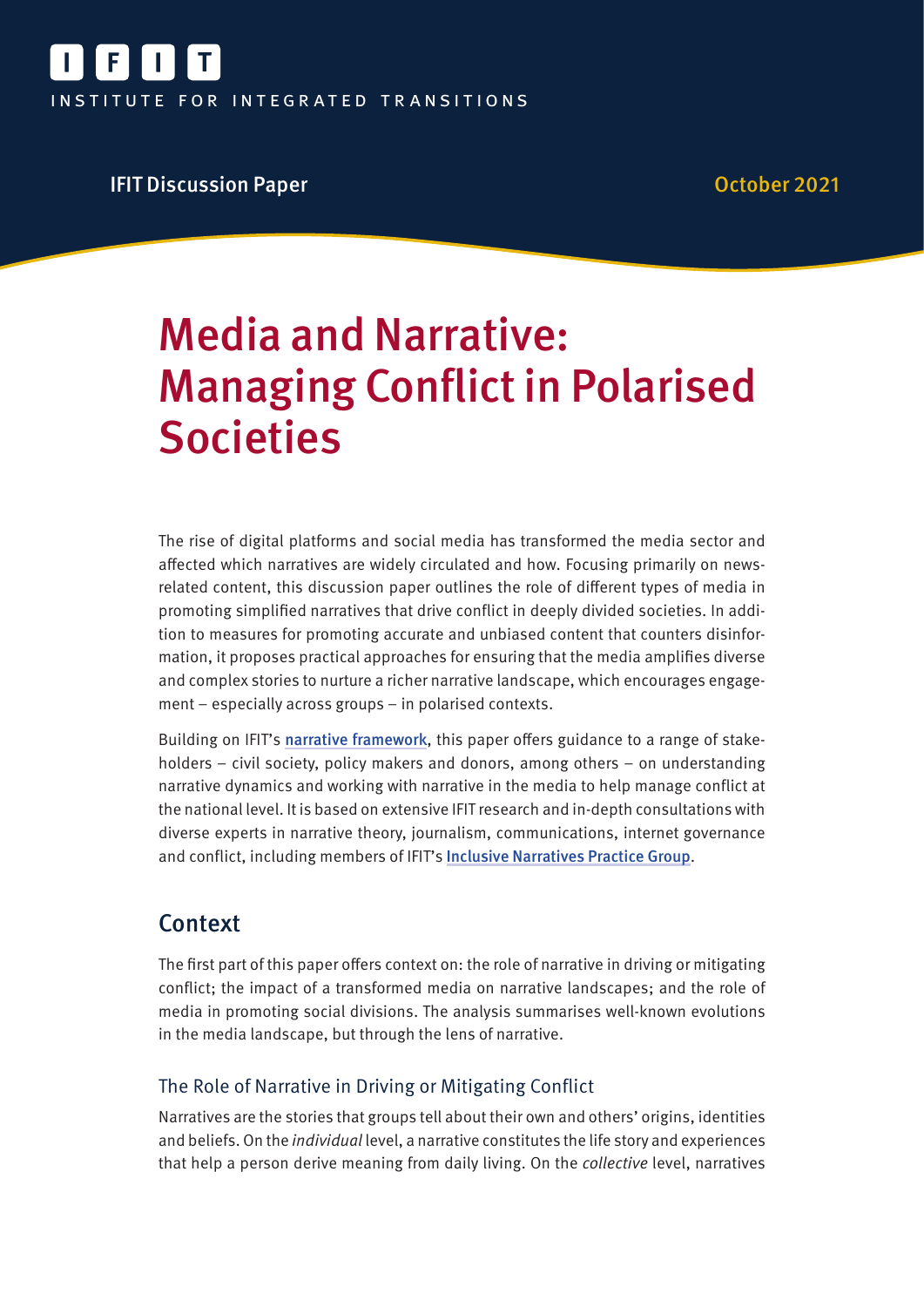relate to the interpretation of historical events and joint experiences, using particular language to form group belief systems and a symbolically constructed shared identity. These narratives shape behaviour, offering a storyline with clear roles to make it easier to act with purpose. We are all influenced by our society's narrative landscape and understand ourselves and others through it.

In countries marked by deep divisions, narratives can encourage social engagement and political action to address grievances and manage intergroup conflict. They can also, however, increase polarisation by inflaming grievances and weakening social trust, to the point of motivating violence. Various stakeholders – particularly political and social elites and institutions – use narratives to pursue their own objectives, and often have incentives to spread divisive narratives that secure their influence. A divisive narrative highlights the validity of one group's grievances and the moral superiority of its claims, while placing blame for conflict on 'others'. It shrinks diverse and complex group narratives into a simple, self-reinforcing story that side-lines inconvenient facts and evidence. A highly polarised society tends to be dominated by two or three simple and opposing narratives, in which extreme views eclipse moderate views in public debates and other narratives are hidden from view.

When simple narratives dominate a society's narrative landscape, individuals and groups in conflict compete with one another for attention and support. They often fail to participate in the same reality, with opinion driving observation and their facts conforming to the story they prefer to tell rather than the other way around. For example, if one side only sees a world in which 'dangerous enemies' threaten the lives of innocent civilians, they reject a rival narrative in which the other side is fighting poverty or state violence (Table 1). In such contexts, debates are more emotional than rational, stories do not complement as much as marginalise each other, and the apparent gaps between narratives can lead to a breakdown in civil conversation and political processes, well in excess of the actual variations in privately held opinions of the great majority of the population.

For this reason, a key approach to managing conflict in deeply divided societies is 1) to expose how narratives drive the conflict, 2) to understand the multiplicity and complexity of the stories behind simplified narratives, and  $3$ ) to amplify the many less dominant group narratives that are circulating in society. The aim is not to impose or select a unifying narrative to disseminate, or even to promote neutrality, but rather to disrupt unconscious preconceptions, enable self-reflection on narrative bias, and encourage a greater diversity of narratives to thrive together. As the narrative landscape is enriched, simple and divisive narratives lose power. Groups and individuals are able to perceive the relationships and commonalities among their stories, acknowledge others' grievances, and engage with each other to handle conflict in a more constructive way. The media is central to this process.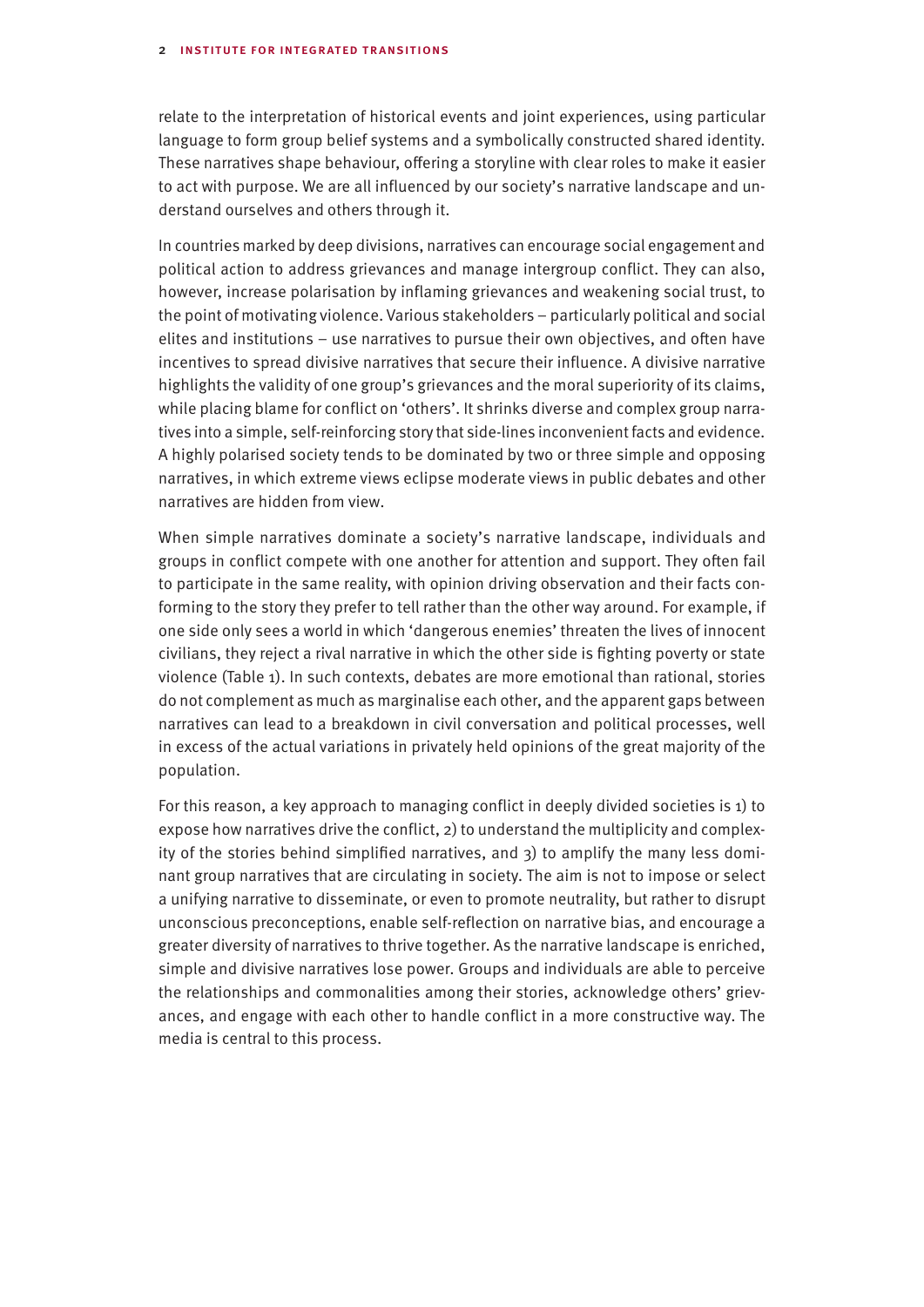| <b>Feature</b>                  | <b>Simplified Narrative</b> | <b>Complex Narrative</b>    |
|---------------------------------|-----------------------------|-----------------------------|
| <b>Their Motivation</b>         | <b>Power and Domination</b> | <b>Rational Interests</b>   |
| <b>Their Powers</b>             | Exaggerated                 | Ordinary                    |
| Their Character                 | Evil                        | Human                       |
| Our Past                        | Innocent                    | Complicit                   |
| Our Future                      | Romantic                    | Realistic                   |
| Our Focus                       | To Damage Them              | To Benefit/Limit Harm to Us |
| <b>Causal Factors</b>           | Reduced to Few or One       | Multiple and Complicated    |
| <b>Causal Direction</b>         | Linear                      | <b>Feedback Loops</b>       |
| <b>Causal Context</b>           | Individuated                | Structural                  |
| <b>Discourse</b>                | Polarising                  | Elaborating                 |
| <b>Representation of Time</b>   | Compressed                  | Complicated                 |
| <b>Relations with Adversary</b> | Treasonous                  | Productive                  |
| <b>Scope of Conflict</b>        | Cosmic                      | Mundane                     |
| Language of Stories             | Poetic                      | Prosaic                     |

#### table 1. differences between simplified and complex narratives

Adapted from Solon Simmons, Root Narrative Theory and Conflict Resolution: Power, Justice and Values (London: Routledge, 2020).

### The Impact of a Transformed Media on Narrative Landscapes

The media has long played a role in shaping societies' narrative landscapes. For much of the 20th century, traditional media outlets – newspapers, radio and later television – promoted certain group narratives and interests, most commonly of states and political and business elites. As it professionalised in the second half of the century, the news media continued to have political leanings and prioritise particular angles or takes on stories, yet it also increasingly prized objectivity and unbiased reporting on a broader range of stories relevant to the public interest. Print and broadcast outlets built norms around fact-checking stories, verifying their sources and providing differing viewpoints. They filtered the type and quality of news and indicated minimum standards for how social and political actors should behave.

The 21st century has seen a major shift in the media landscape. Traditional media outlets have increasingly switched from analogue to digital platforms, expanding their reach, especially in countries with significant information and communication technology (ICT) infrastructure and widespread access to low-cost internet and devices. The number of media outlets, digital content platforms and types of content producers has grown exponentially. Social media – from platforms such as Facebook, YouTube, WhatsApp, Telegram and TikTok to the content producers who use them – has created a world where anyone can be a media outlet. The line between news and entertainment has blurred. Since they share content, so has the line between traditional and social media. In fact, for many, social media is their primary source of news.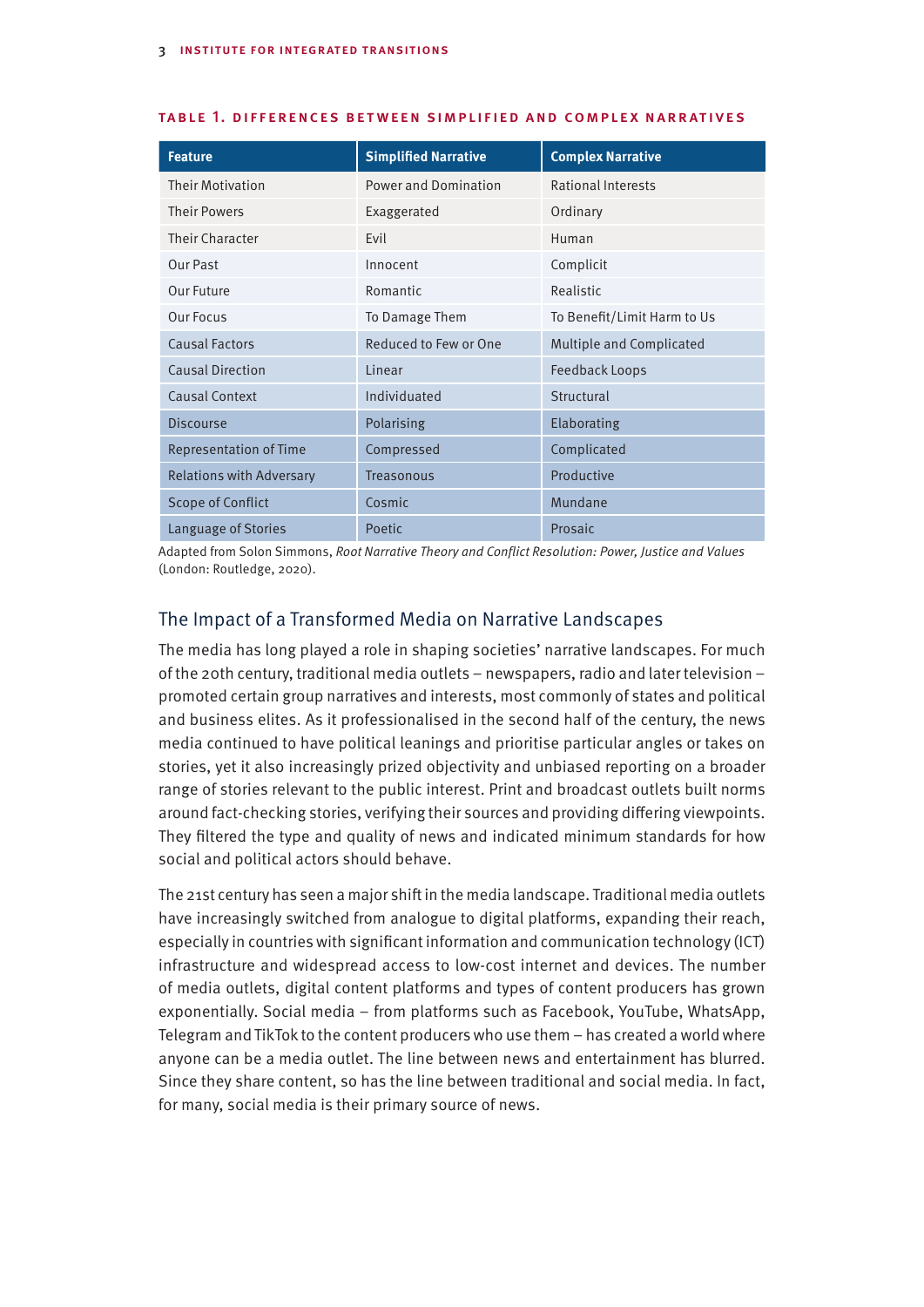Although they continue to play a filtering role in operating around a central news room, traditional media outlets are under unprecedented stress. They are experiencing more online and in-person bullying and threats, pressure from corporate management and tension between maintaining objectivity and meeting financial targets. Many traditional outlets, particularly independent and small newspapers with a local readership, have closed or declined in importance. In countries with limited ICT infrastructure or which are subject to state interference – particularly those with authoritarian traits – traditional private media outlets may maintain their influence, but often with curtailed freedoms or overshadowing by state-controlled media. Yet internal and external actors, including diasporas, regularly challenge the status quo through social media platforms or by smuggling content across borders. As such, traditional media is facing a growing crisis of popularity and legitimacy in a range of different contexts, which is eroding its capacity to shape national narrative landscapes.

The changes in the media sector have given a much larger number of diverse content producers a voice and the potential to access a broad audience. Content producers are identifying and disseminating stories that previously would not have been heard at scale. They are creating larger (virtual) public spaces for marginalised actors, including women and young people, and providing openings for individuals and groups to engage digitally and mobilise for social and political action. They are sharing stories using more diverse and potentially inclusive formats, such as videos, podcasts and infographics. The result is an increase of content produced outside major outlets and in the global South, enabling learning about events and practices across countries and continents that serves to boost the periphery. Many more narratives are in public circulation than ever before.

At the same time, competition among content producers and the commercial opportunities presented by new platforms have deepened the drive to grow a following, attract advertisers and monetise content. As a result, both traditional and social media content have become far more targeted to their intended audience. In turn, the audience – often represented by its most vocal members, not the general public – increasingly directs which facts and events are covered and how. As sensational, simplistic and emotional messaging attracts attention and drives profits, content producers have an incentive to circulate stories that provoke outrage and other strong emotional responses among their followers.

Big tech companies such as Google, Twitter and Facebook – but increasingly also traditional media with a large online presence – use algorithms that further tailor content to specific audiences. Despite evidence that major companies like Facebook are aware that targeted content contributes to outrage and polarisation, their business model disincentivises them from curbing provocative content, while the regulatory environment largely insulates them from accountability. These developments have narrowed the type and accuracy of content many people access, and thus the array of narratives they see in circulation. They have also opened new avenues for the spread of simplified narratives that encourage polarisation.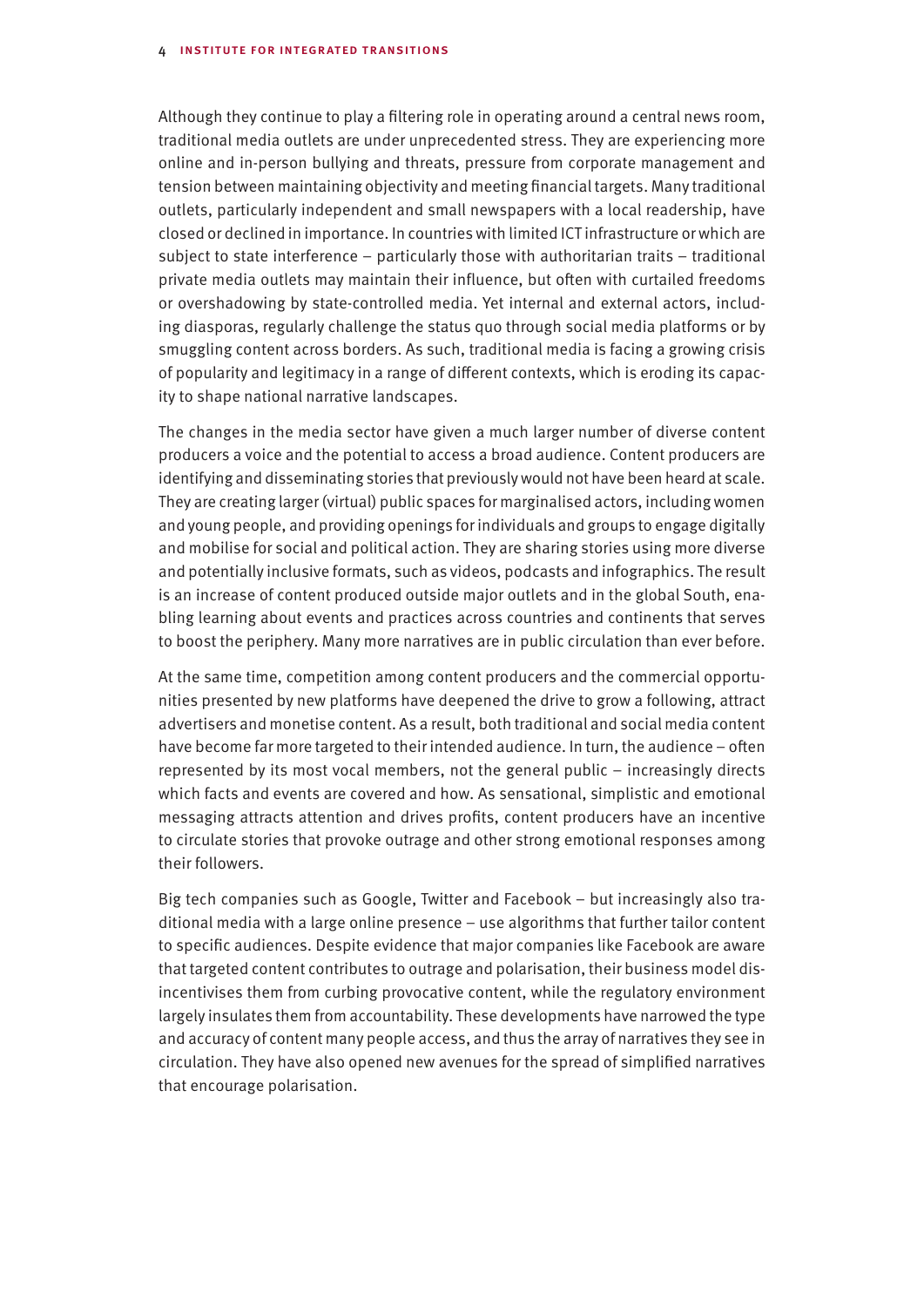#### The Role of the Media in Promoting Polarisation

Traditional and social media shape narratives by focusing attention on particular events and issues, to the exclusion of others. They use storytelling techniques to amplify stories on these topics, making them emotionally engaging to draw in their audience, often by emphasising the suffering experienced by an individual or a group and by constructing binaries of heroes and villains. They then repeat and elaborate those particular stories, placing them in different contexts and looking at them through various lenses, to the point that the combined stories advance a narrative so stable and normalised that it seems to be a given. Narratives promoted by the media become highly visible in the national narrative landscape and internalised by the population.

In some cases, media outlets and content producers deliberately disseminate stories with an interpretation of events in line with a specific narrative. They may be motivated by power or profit, pressure from influential actors and institutions, or membership of a social group and belief in the validity of its grievances and moral superiority of its claims. In other cases, content is determined by unconscious bias, where content producers unwittingly tell stories that bolster a narrative which has shaped their worldview. Even skilled journalists, who are trained in objective reporting, reveal partiality by what they choose to cover, who they frame as a hero or a villain, or the language they use to describe a person or event. Because it is so common, narrative bias can be difficult to detect.

The rise of digital platforms and media targeting has enabled governments, political and business elites, and other influential actors to engage with their supporters and promote their agendas at an unprecedented level, including through propaganda and polarisation. To build their personal and institutional influence, some use simplified narratives on digital media to recruit followers; organise virtual campaigns to 'other', discredit or bully their rivals; and instigate real-life events with the aim of provoking collective violence and destabilisation, usually in a way that conceals their role as orchestrators. Social media surveillance and spyware enable them to target both supporters and opponents at scale. Many influential actors use traditional and social media to spread misinformation, disinformation and 'fake news', creating a sense of confusion in the public about what counts as 'real news' and which information is factual and credible.

With the transformation of the media, it is commonly observed that people are increasingly exposed to a barrage of stories on various platforms throughout the day, while being sucked into 'echo chambers' that reinforce their worldview and block alternative perspectives. These often involve amplifying manipulated or redacted accounts of reality while spreading provocative messaging that attracts attention and engineers outrage, at times to the point of encouraging hate speech. Once in an echo chamber, these false or simplified narratives can become so effective that, when exposed to opposing views, people become more rather than less entrenched in their polarising viewpoints. Individuals and groups then spread these narratives to their social networks via online platforms and messaging services like WhatsApp. Digital technology also makes platforms and content that render a particular narrative easier to find than ever before.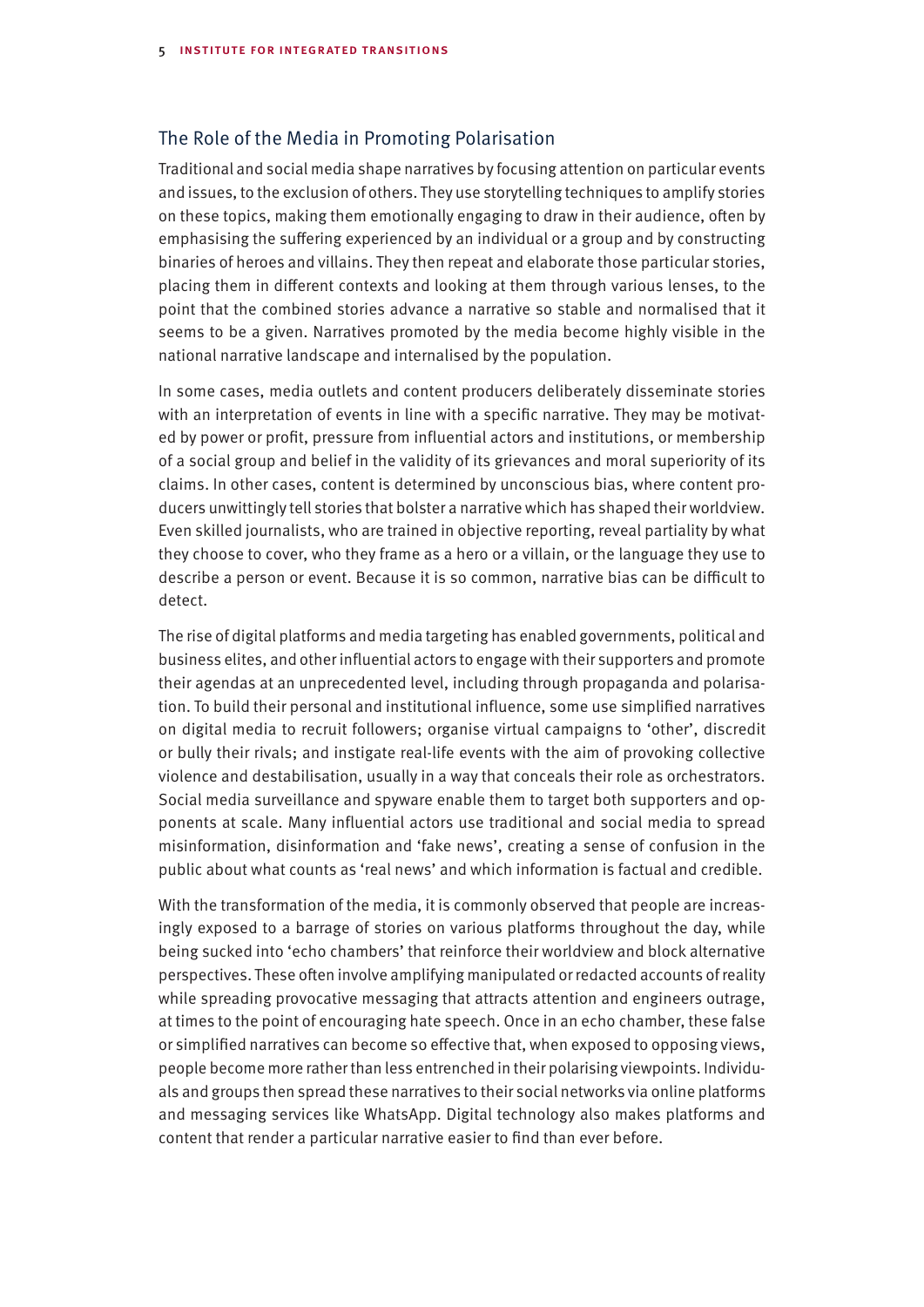As part of this dynamic, the media provides engaging content that can be moulded to support a group's origin and development story – in some contexts, facilitating the spread of stories that marginalise parts of society. In such cases, the media contributes to a process of moral subjugation whereby the 'other' is no longer perceived as a legitimate moral actor. The amplification and cross-fertilisation of diverse storylines does not take place, individuals do not understand the meaning of competing narratives, and subsequently the prospects for dialogue or any sort of constructive engagement grow slim. Becoming aware of narrative bias and the value of complex narratives is key to acknowledging and countering these divisive effects of the media.

# **Options**

Against the context described above, this section proposes five avenues for nurturing a rich narrative landscape via the media: training and education; collaboration and dialogue; verification; funding; and regulation. Intended to prompt new thinking, it presents a wide range of options for various stakeholders to consider advocating or implementing depending on type of government and sociopolitical dynamics, degree of polarisation, level of ICT infrastructure, and amount of press freedom and liberty of expression, among other factors. The endnotes point to concrete examples of these options.

The premise is that when a society has a varied media that disseminates accurate content and amplifies many diverse and complex stories, this produces a rich narrative landscape that encourages engagement among different social groups and institutions, making it more likely that conflict will be managed in a constructive manner. Groups with particular narratives and identities can coexist in tension, and individuals can identify with multiple narratives explaining their origins, identity and behaviour. The effect is to highlight common roots and interwoven elements across different group narratives, enabling mutual understanding and dialogue driven more by facts than by antagonistic myths.

## Training and Education

Through training and education, the general public – in addition to influential public and private sector actors and traditional and social media content producers – can learn how narrative biases shape our worldviews; identify simplified narratives and disinformation; and locate and disseminate stories that demonstrate social complexity. Specific training and education actions could include to:

• Initiate and amplify information campaigns for the general public on what narratives are, how they are mobilised by different actors, and the role of monetisation and new media business models in shaping the content people see and share. These campaigns could also cover how to identify fake news, disinformation and misinformation, including through the use of online tools and apps that track manipulation of information.<sup>1</sup>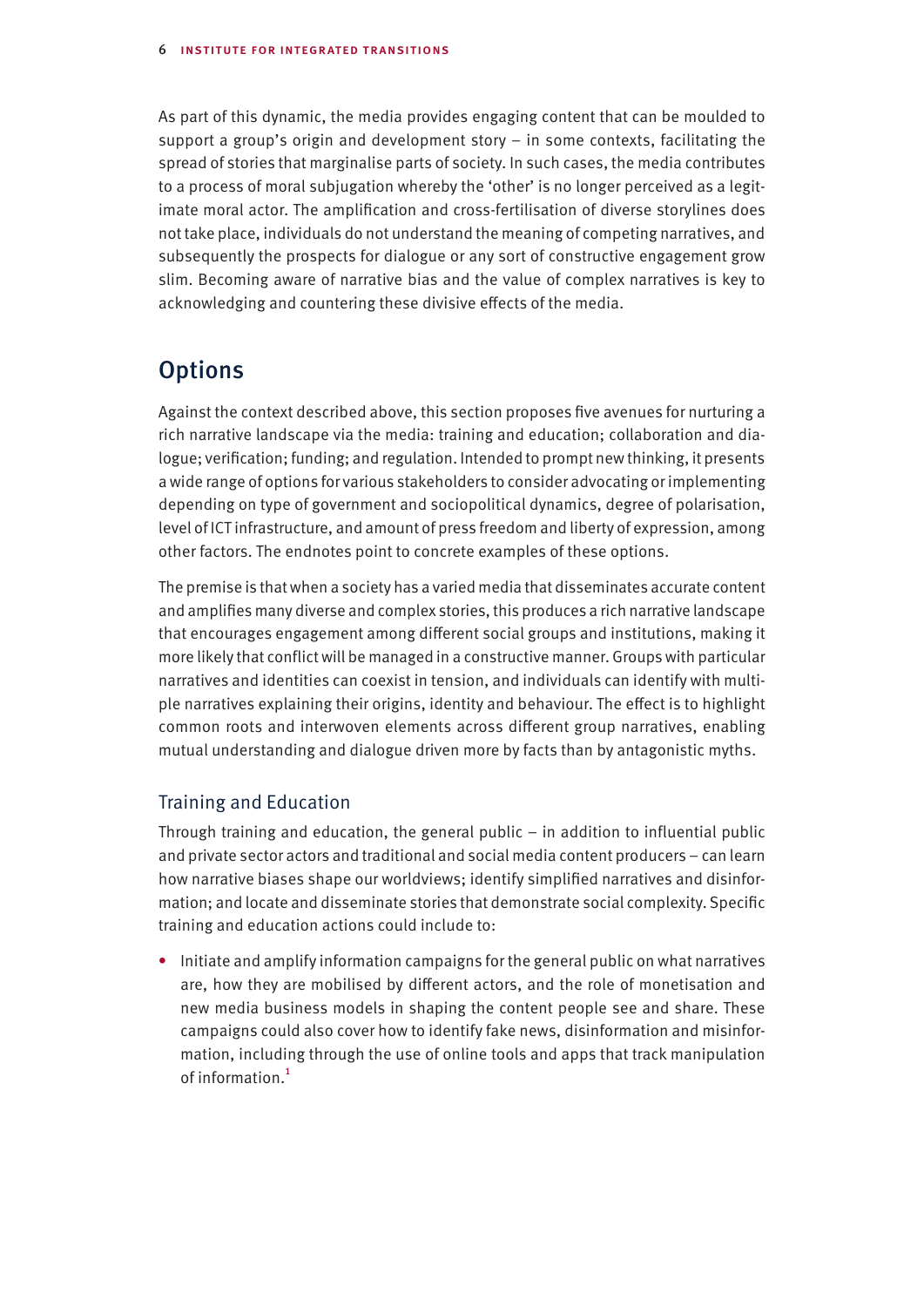- Offer narrative competency training to diverse stakeholders in the public and private sectors, as well as to members of the public, $^2$  including components on why and how different actors use the media to promote polarisation and disinformation, as well as on how unconscious bias affects the way we consume media content.<sup>3</sup>
- Expand media and information literacy programmes in schools, libraries and youth hubs.<sup>4</sup>
- Establish and publicise a website and virtual forum that provides resources on what narrative is and how it operates, promotes a media code of ethics and conduct, and encourages objectivity and viewpoint diversity in traditional and social media via diverse practical tools, ranging from visually stimulating 'how to' guides to video games.<sup>5</sup>
- Re-introduce apprenticeships at traditional media outlets so that diverse content producers learn about codes of conduct and the habits and norms of the profession through practice, while gaining deeper knowledge regarding their focus areas.<sup>6</sup>
- Promote learning opportunities for different types of content producers via tertiary education programmes and capacity building trainings, as well as small grants programmes and fellowships that promote objective content.<sup>7</sup>
- Train content producers working in conflict settings, emphasising the importance of truth seeking over promoting a particular agenda, while also highlighting the need for conflict-sensitive content that does not exacerbate divisions. The same applies to content producers in diasporas for countries where the media is constrained and/ or the diaspora is a driver of conflict.<sup>8</sup>

## Collaboration and Dialogue

Through collaboration and dialogue, media outlets and content producers – in cooperation with influential actors as well as individuals and groups in conflict – can evaluate their biases, roles and practices from a narrative perspective; develop and spread more complex narratives; and inspire new thinking among their constituencies. Specific collaboration and dialogue actions could include to:

- Organise a series of public dialogues and debates at community, subnational or national levels – on narrative bias and the role of the media in promoting polarisation, with participation and storytelling by individuals and communities affected by polarisation.<sup>9</sup>
- Create a national or regional professional association to help diverse content producers exchange experiences and knowledge, understand their audience, and better conceive their roles as information mediators amid media's polarising influence, as well as how conscious and unconscious bias shapes their stories.<sup>10</sup>
- Establish networks of small and independent media outlets to collaborate on and share content that addresses localised conflict, as well as amplifying the content at the national level, particularly with regard to underreported issues.<sup>11</sup>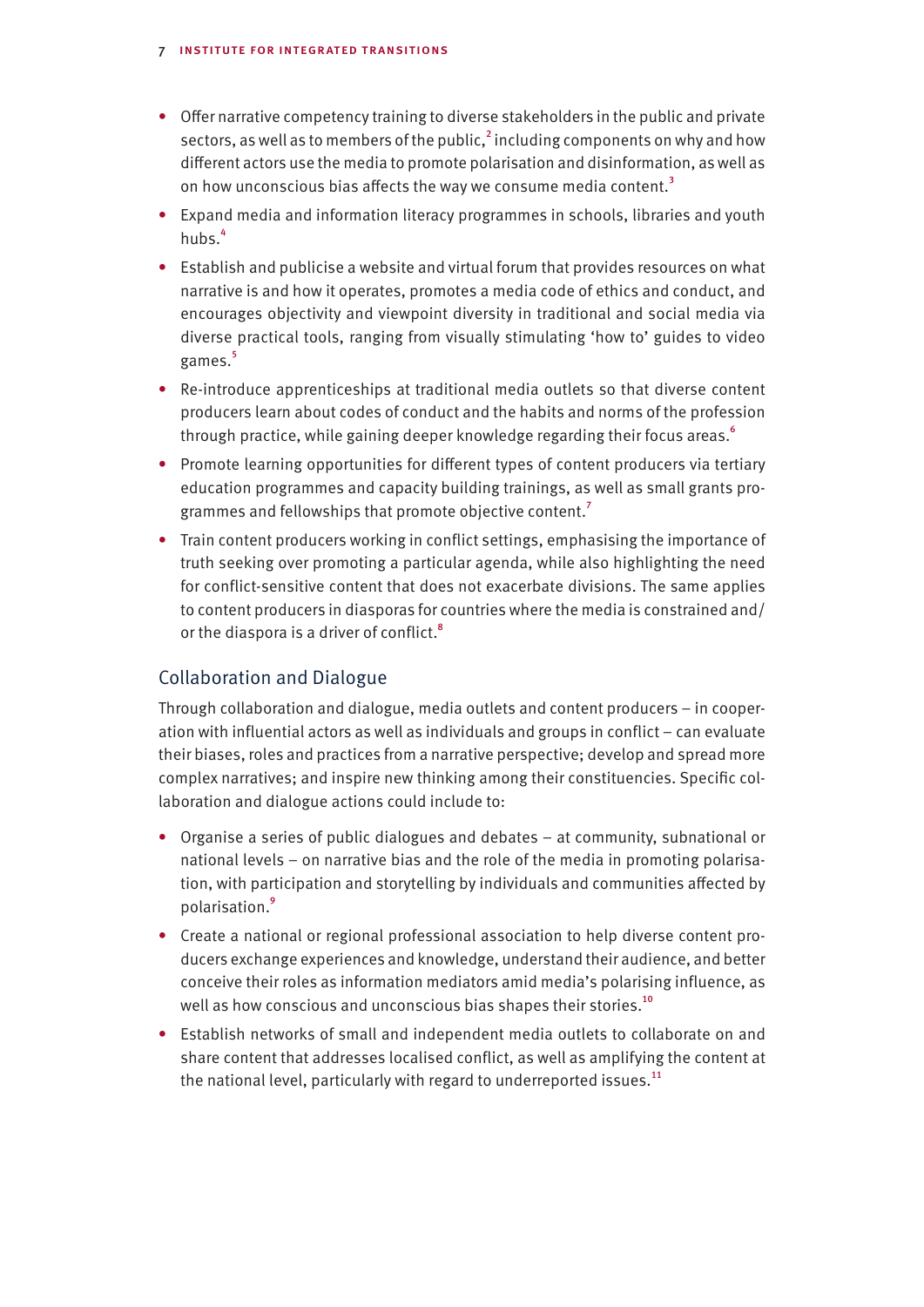- Build networks of media outlets and content producers representing different sides of a conflict to collaborate on verifying content and countering disinformation and misinformation, as well as addressing threats to content producers.<sup>12</sup> Fellowships could place content producers in media outlets that subscribe to different narratives than their own, or enable an exchange of fellows between large and small outlets (including between the global South and North), to promote awareness of bias, mutual understanding and engagement across dividing lines.
- Promote collaboration between content producers and active members of marginalised communities across dividing lines to build understanding of grievances that spur conflict, co-create content and share resources and expertise to reveal threats to the public interest. $^{13}$
- Establish depolarisation councils or incorporate their ideas into existing associations – to encourage self-reflection among and across key cultural organisations (eg, movie studios, television production companies, museums and theatres) so as to nurture the heterodoxic middle at the expense of the polarising edges.
- Organise dialogues and workshops between diverse stakeholders and representatives of big tech companies, particularly in their public policy departments and at the regional level, to co-develop approaches for self-regulation and maintaining ethical standards.
- Convene media 'influencers' in civic, political and institutional leadership positions to discuss their narrative biases and promote complex over simplified narratives among their constituents.
- Consider using and building open-source, decentralised social networks that are run and overseen by individuals or collectives, rather than big tech companies, and allow for collaboration and cross-platform engagement.<sup>14</sup>

## Verification

Improved and standardised verification processes help stakeholders ensure that media content is accurate, fair and inclusive. Specific verification actions could include to:

- Adopt, elaborate and raise awareness of accepted indicators for accurate, fair and inclusive content and procedures for verifying content based on these indicators.<sup>15</sup>
- Establish and raise awareness of whistle-blowing platforms and other online tools that help the public track and publicise manipulation of information.<sup>16</sup>
- Create partnerships among media outlets/platforms and state, business and community-based actors, including civil society organisations and academics, to verify media content and debunk disinformation, $^{17}$  including through an international, multi-stakeholder charter on disinformation.<sup>18</sup>
- Maintain pressure on social media platforms to limit automated posting, adopt and maintain transparent verification procedures for accounts of public interest, and implement systems of standards enforcement and warnings for audiences.<sup>19</sup>
- Create an independent national observatory with a group of respected stakeholders to elevate the political cost of financing and promoting content that encourages hate speech, disinformation and polarisation.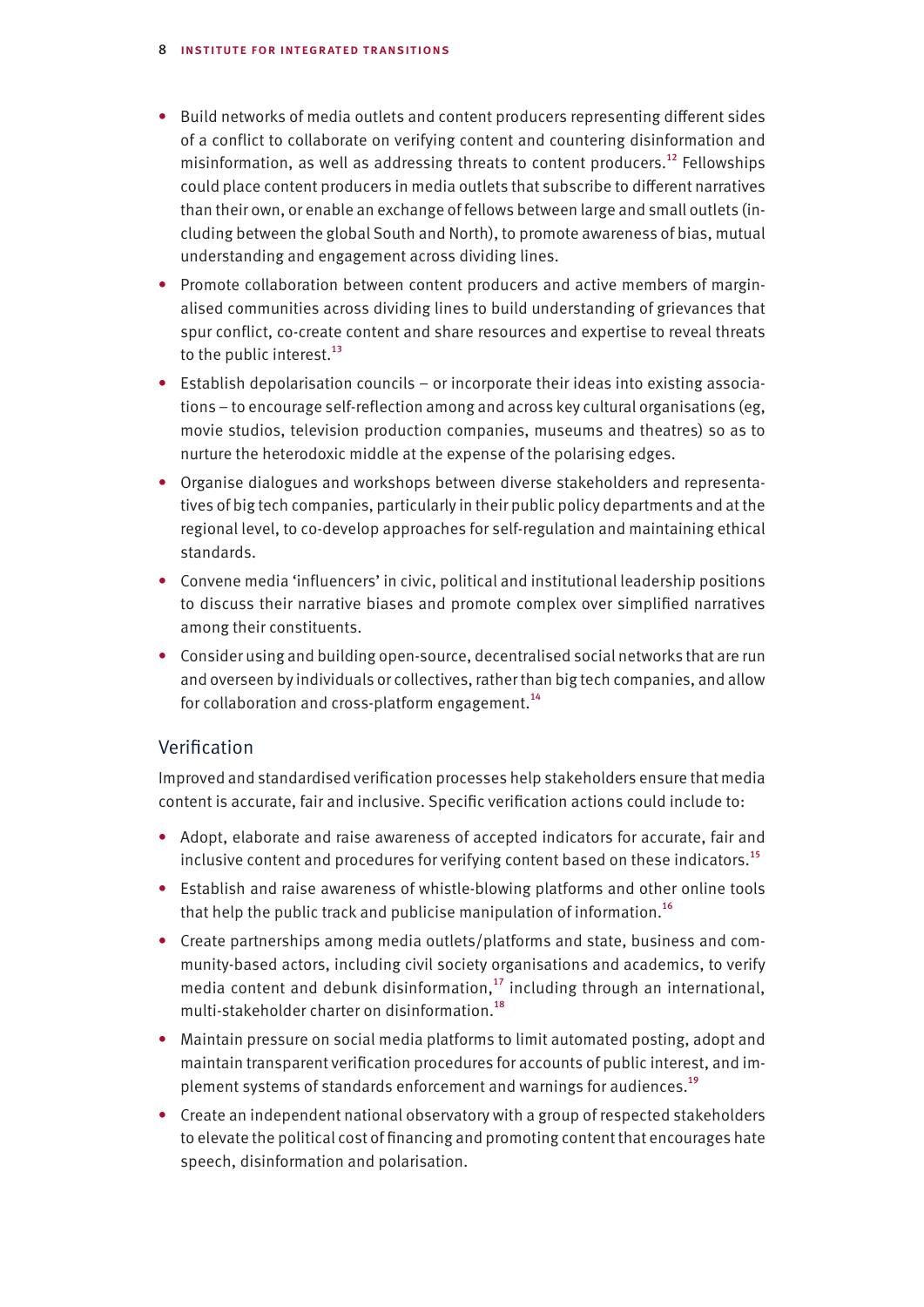#### Funding

Funding for initiatives ranging from ICT infrastructure to collaborative platforms to research is crucial for the initiatives proposed above to succeed. Specific funding actions could include to:

- Promote investment in ICT infrastructure and access to low-cost internet and devices in order to address global and local digital divides.
- Support public information and educational initiatives focused on narrative competency and media and information literacy.
- Establish, and compile information on, national endowments to sponsor independent and small media outlets as well as fellowships for content producers, with a focus on best quality work and the principles of investigative journalism.<sup>20</sup>
- Invest in pan-regional media in the global South to ensure greater autonomy and security to investigate and report.
- Invest in small and independent news outlets that focus on reporting local stories across conflict divides in a fair and accurate manner, with direct knowledge of the political and other dynamics that shape the local context.
- Support platforms and networks for fact-checking and verification.
- Invest in research on disinformation and its effects as well as experimentation on how to engage different sides in reducing polarisation through the media. $^{21}$
- Invest in a more equitable public technology infrastructure for the web.<sup>22</sup>

#### Regulation

Media regulation is an important tool, although approaches that encourage rather than dampen storytelling are preferable. Among traditional private outlets, broadcast media has tended to be subject to statutory regulation or co-regulation by outlets and the state, whereas print media has relied on self-regulation, largely through press councils. Social media platforms also rely on self-regulation mechanisms, although content moderation and removal policies have no clear standard, lack transparency and tend to be reactive rather than proactive, as well as prone to abuse and uneven implementation. The media regulation methods proposed here attempt to address some of these shortcomings, and are intended to supplement the other approaches, particularly education and collaboration, which can also be implemented within a shorter time period and may be more feasible in repressive or conflict contexts. Specific legislative and financial regulatory actions could include to:

• Re-assess the legislative framework and government regulations on media outlets and platforms – including a regulatory agency with diverse representation – to address how to reduce their capacity to polarise while preserving press freedom and liberty of expression. Include provisions for limiting ownership of media organisations by political actors, ensuring proportionate political coverage of parties, amplifying minority political and cultural interests, addressing bullying of content producers, and criminalising the dissemination of false information.<sup>23</sup>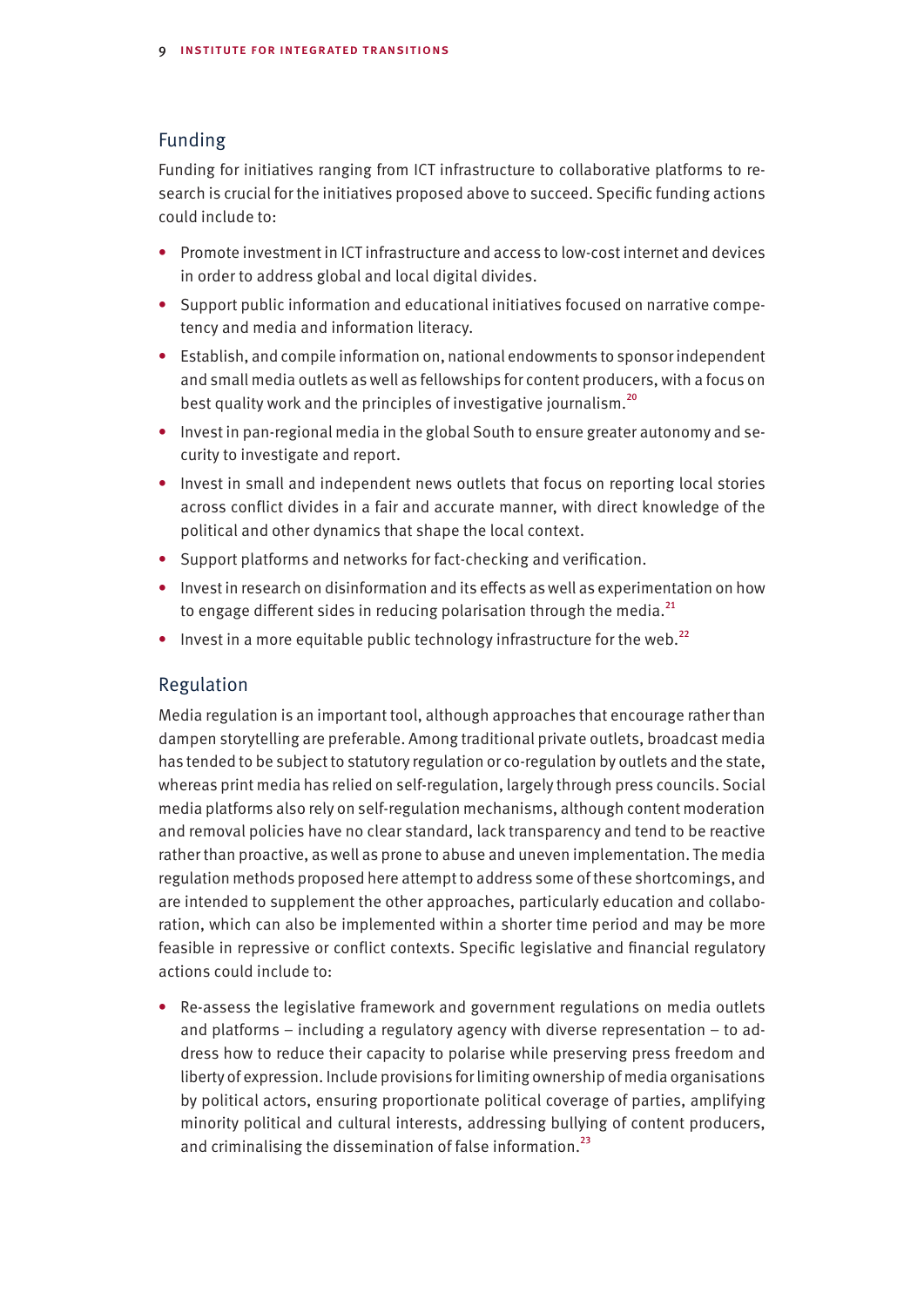- Offer special tax benefits for independent media outlets and publicly fund news organisations with a public service mandate, and greatly expand the national and local non-profit news sector. Ensure that any publicly subsidised outlet includes rules for proportionate political and minority coverage, in addition to other measures that help reduce polarisation. This includes disincentivising staff to drive up traffic via provocative and polarising content.<sup>24</sup>
- Subsidise local news production or establish local news utilities, ensuring in each case that competition and a fair spectrum of views are maintained.
- Use anti-monopoly powers to reduce the dominance of big tech companies. Push them to apply technological solutions to addressing problematic content (eg, algorithms against hate speech, transparency plug-ins). Consider requiring them to pay for news content featured on their platforms, keeping in mind that this might limit access to information in some countries.<sup>25</sup>
- Establish social media councils made up of a range of stakeholders (including academics and civil society) to encourage self-regulation, maintain ethical standards, address content moderation problems and increase transparency and accountability.<sup>26</sup>
- Implement a national action plan to prevent and address bullying and violence against content producers.<sup>27</sup>
- Where violent conflicts or repressive governments make country-based regulation difficult, consider establishing or strengthening regional bodies as a substitute.<sup>28</sup>
- Incorporate media mapping into conventional conflict analysis as standard practice, assessing the influence of different types of outlets and platforms; their ownership, market concentration, capacity and degree of viewpoint diversity; and the influence of global and regional versus local sources of information.<sup>29</sup>
- Incorporate regulatory reform of media into peace agreements and include media as a focus in any transitional justice processes.

## Conclusion

alahan<br>Selaman<br>Selaman Selaman

This paper has discussed the role of the media in promoting simplified narratives that drive polarisation and conflict in deeply divided societies. It has proposed methods for nurturing richer narrative landscapes across the media sector via training and education; collaboration and dialogue; verification; funding; and regulation. Instead of imposing one or two unifying narratives, the paper advocates the value of amplifying and elaborating numerous narratives already in circulation, in order to demonstrate social complexity, encourage engagement and improve conflict management.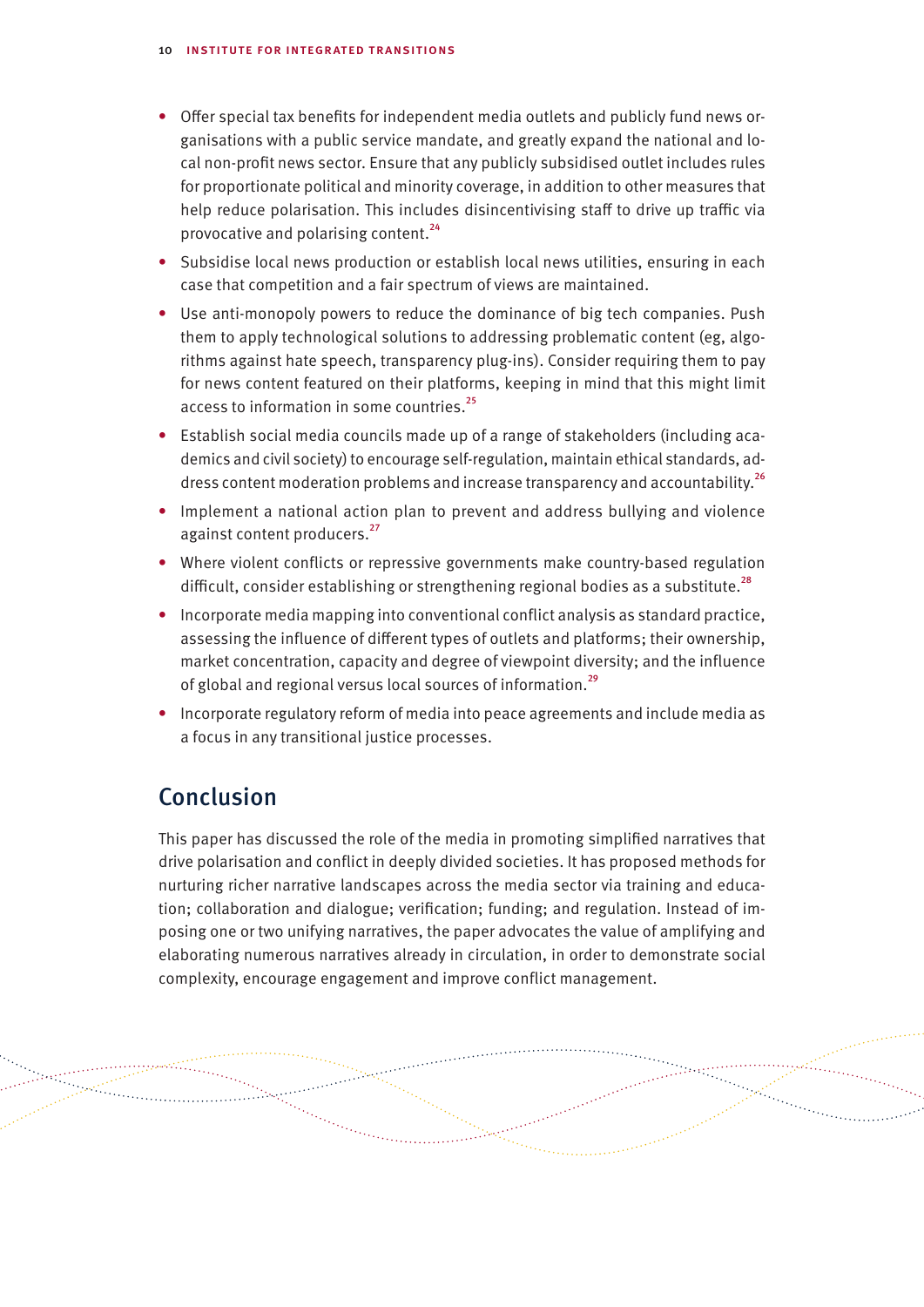### Endnotes

1. Eg, https://osome.iu.edu/tools/botslayer; https://trusted-news.com; https://hoaxy.osome. iu.edu

2. Eg, https://www.partnersglobal.org/newsroom/ narrative-competency-the-power-of-

intentional-communication

3. Eg, https://insidepolarisation.nl/en

4. Eg, https://mediasmarts.ca

5. Eg, https://heterodoxacademy.org; https:// mediainitiatives.am/en

6. Eg, https://www.bbc.com/careers/ trainee-schemes-and-apprenticeships/ apprenticeships/dja

7. Eg, https://mediahelpingmedia.org/2017/ 07/25/from-citizen-reporting-to-citizen-journalism

8. Eg, http://www.unesco.org/new/en/ communication-and-information/resources/ publications-and-communication-materials/ publications/full-list/conflict-sensitive-reporting-state-of-the-art-a-course-for-journalists-andjournalism-educators

9. For examples, see, https://www.comminit.com

10. Eg, https://sanef.org.za/about-us

11. Eg, https://periodistasdeapie.org.mx; https:// ligacontraelsilencio.com; https://www.elclip.org

12. Eg, https://credibilitycoalition.org

13. Eg, https://www.thebureauinvestigates.com/ explainers/about-the-project

14. See, https://sopa.tulane.edu/blog/decentralized-social-networks; https://www.wsj.com/ articles/frank-mccourt-wants-to-build-a-newmodel-for-social-media-11633710479

15. Eg, https://thetrustproject.org 16. Eg, https://english.atlatszo.hu/ about-us-fundraising

17. Eg, https://firstdraftnews.org, especially https://start.me/p/vjv80b/first-draft-basictoolkit. In addition, Taiwan has adopted a

public-private partnership model to deal with disinformation. While diverse stakeholders work with social media companies to debunk and downrank viral conspiracy theories, the main focus is the messaging service Line (used by 90% of the population). The Line Fact Checker strategy encourages users to refer suspect stories to fact-checking bots like Cofacts, where the posts are added to a database and verified by volunteers. Working in tandem, the independent Taiwan FactCheck Center curates an online repository of disproven conspiracy theories and conducts peer-reviewed fact checking. In addition, the partnership hones public media literacy through projects such as the state-sponsored vTaiwan, which uses software to visualise consensus clusters among citizens and allows lawmakers and stakeholders to design policies that respond to the evolving middle ground

while avoiding the extreme views at either end. The government also sends literacy trucks to rural areas to educate people on how to spot fake news. This approach combines top-down interventions (with government introducing new technologies to increase transparency and combat disinformation) with bottom-up engagement (with thousands of citizens enlisted to address disinformation, including most recently during COVID-19 when pharmacists played this role).

18. Eg, https://cbc.radio-canada.ca/en/mediacentre/trusted-news-charter-fight-disinformation

19. Eg, https://help.twitter.com/en/managingyour-account/about-twitter-verified-accounts

20. Eg, https://www.nfnz.cz/en

21. Eg, https://www.cima.ned.org

22. Eg, https://www.projectliberty.io

23. For examples, see, https://www.loc.gov/law/ help/social-media-disinformation/compsum.php. Germany has adopted the Network Enforcement Act (NetzDG) to counteract hate speech, fake news and illicit content by threatening social networks with a fine of up to 50 million EUR if they do not remove "clearly illegal" material within 24 hours of a complaint (or a week if it is not clear if the content is illegal). This model depends on self-regulation, but is within the parameters of the state's regulatory framework (like broadcast media). However, the NetzDG matrix has been replicated by authoritarian states to provide a cloak of legitimacy for digital censorship and repression and most have explicitly referred to the NetzDG as justification for restricting online speech.

#### 24. See, https://www.publicmediaalliance.org/ changing-times-for-public-media-funding

25. Eg, Australia has adopted codes of conduct that oblige social media platforms to pay news organisations for news snippets. They mandate advance notice of changes to algorithmic ranking and presentation of news, appropriate recognition of original news content, and provision of information on the use of personal data collected during interactions with news content. The aim is to reduce social media's ability to contribute to polarisation (by impacting its bottom line) and increase funding for traditional media, especially smaller, regional and rural content producers (by bolstering their ability to compete).

26. See, https://www.cigionline.org/articles/ social-media-councils

27. Eg, http://rm.coe.int/090000168097fa83 28. See, eg, https://www.cima.ned.org/ publication/the-untapped-potential-of-regional-cooperation-for-media-reform-in-southern-africa 29. Eg, https://www.dw.com/en/tool-2-conflictmapping/a-57051871